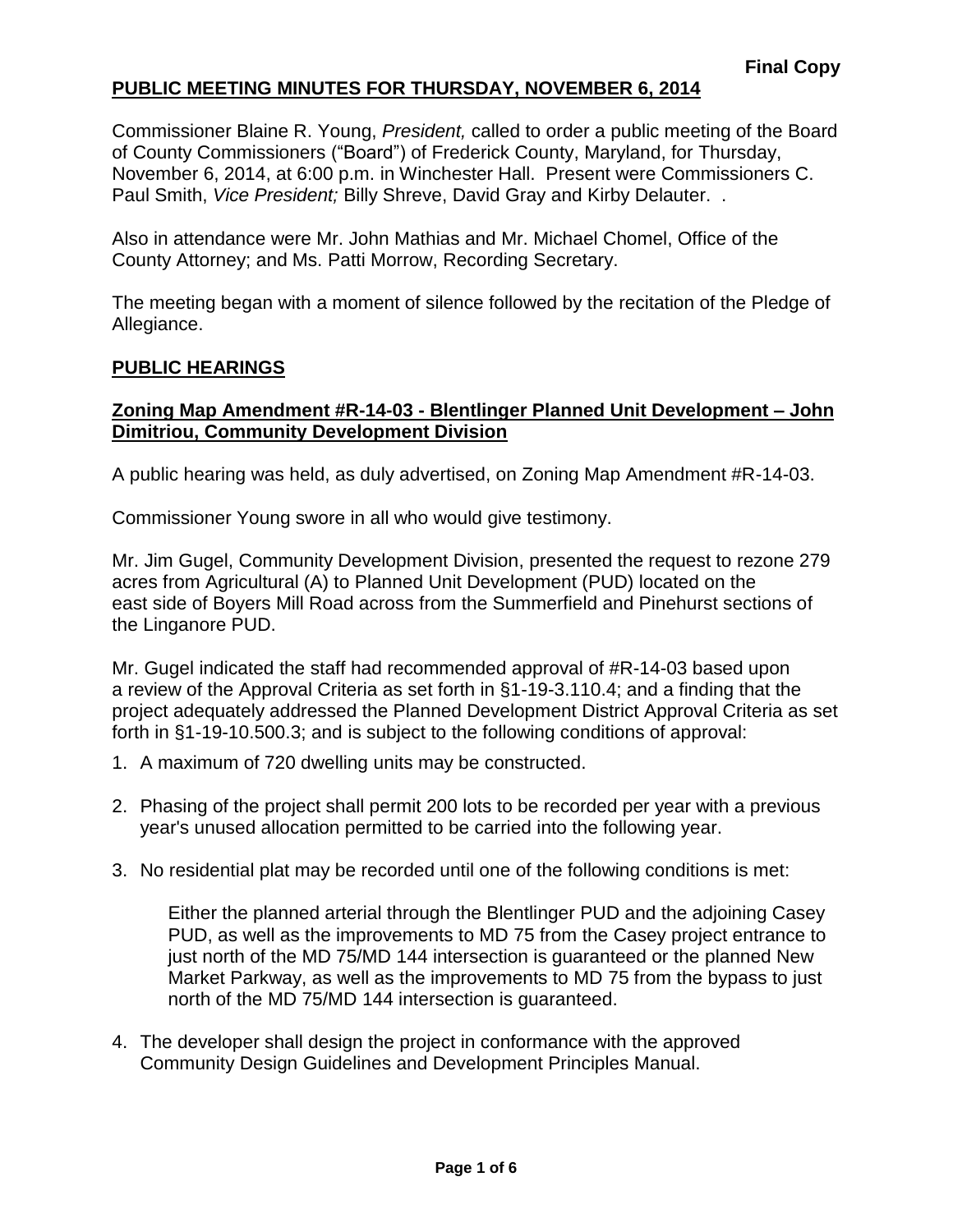- 5. The developer shall dedicate and convey to the County a 24.5+/- acre middle school site to the Board of Education (BOE), in fee simple, upon:
	- a. The recordation of the subdivision plat for the 100th lot in the project or within two years of the recordation of the subdivision plat for the first lot in the project, whichever occurs first; and
	- b. The BOE's acceptance of the conveyance of land for the public school site. The applicant and the BOE shall enter into a memorandum of understanding, which shall set forth the rights and responsibilities of the parties in connection with development of the school site, prior to final, unconditional approval of the Phase II (Execution) Plan for the portion of the project that contains the school site.
- 6. Provide two neighborhood parks of at least 20,000 square feet each to be centrally located with one in the northern land bay and the other in the central land bay.
- 7. Provide a diversity of single family lot sizes.

Mr. Gugel noted the Frederick County Planning Commission voted to recommend approval of Zoning Map Amendment #R-14-03 based upon a review of the Approved Criteria as set forth in § 1-19-3.110.4 and a finding that the project adequately address the Planned Development District Approval Criteria as set forth in § 1-19-10.500.3; and subject to the staff recommended conditions of approval, with the correction to Condition #5 to delete the phrase "to the county."

The following citizens cross-examined the staff:

- Steve McKay
- Stephens Dempsey
- Targ O'Dell
- Brent Simmons
- Cynthia Weatherby
- Michele Rosenfeld, Esquire
- Pamela Pennington
- Bob Kimble, Lake Linganore Association

(The Board took a break at 7:30 p.m. and Commissioner Young reconvened the meeting at 7:45 p.m.)

The applicants**,** Lillian Blentlinger, LLC & William Blentlinger, LLC, were represented by Mr. Noel Manalo, Esquire, Miles and Stockbridge; Mr. Donovan Corum, Bowman Consulting; and Mr. Peter Spisszak, Wells and Associates.

The following citizens cross-examined the applicants' representatives:

- Jamison Bowman
- Steve McKay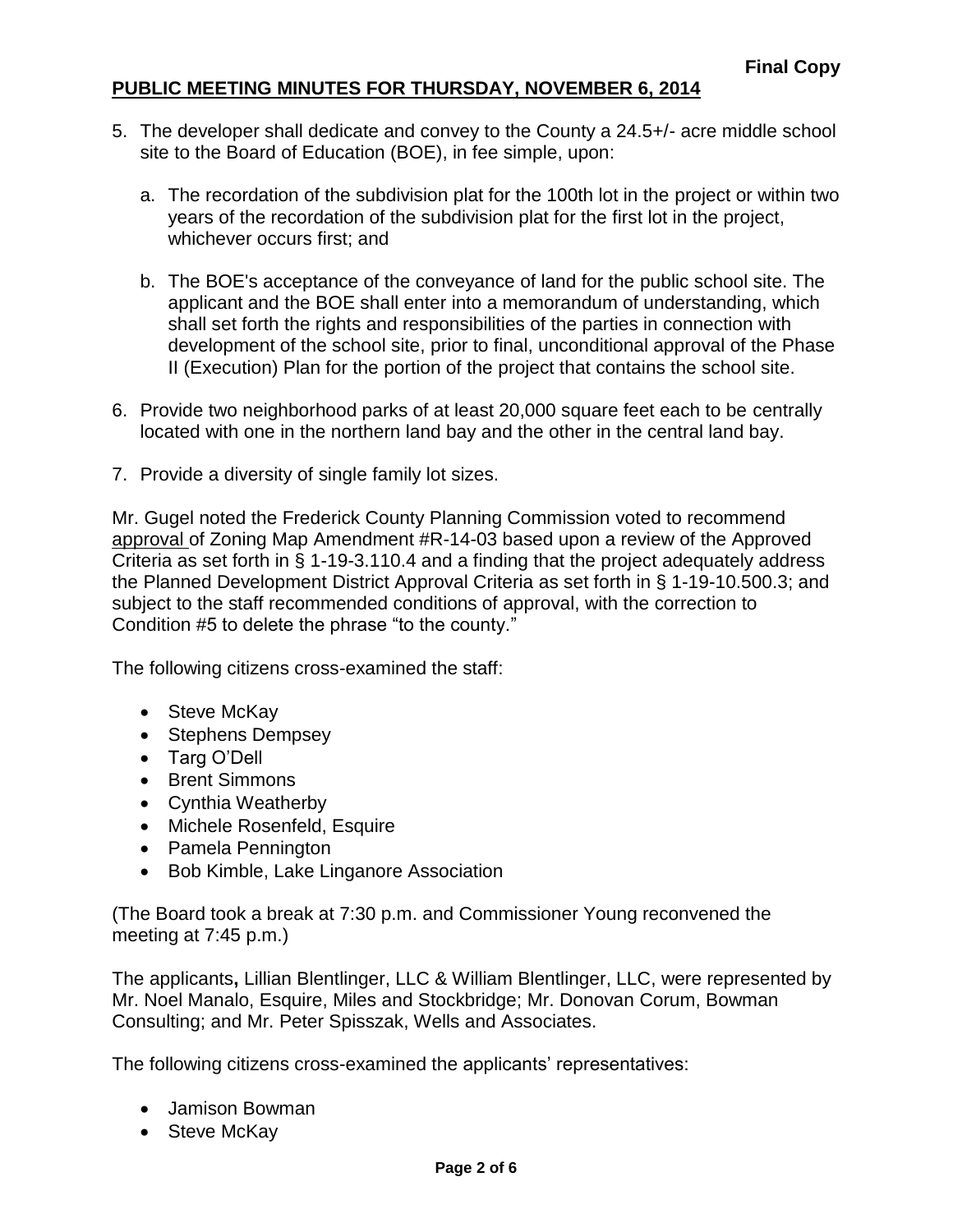- Stephens Dempsey
- Pamela Pennington
- Teddy Kroll
- Brent Simmons
- Michele Rosenfeld, Esquire

Public comments were given by:

- Brent Simmons
- Jan Gardner
- Melanie Cox, League of Women Voters
- Michele Rosenfeld, Esquire
- Pamela Pennington
- Bob Kimble, Lake Linganore Association
- Jamison Bowman
- Janice Wiles
- Stephens Dempsey
- Steve McKav
- Laurel Ford
- Matt Seubert
- L.A. Reitz
- Betsy Smith
- Cynthia Weatherby
- Teddy Kroll

The applicants' representatives gave a rebuttal on the public comments heard this evening.

Commissioner Gray made a motion to deny Zoning Map Amendment #R-14-03. The motion received no second.

A motion to approve the Zoning Map Amendment #R-14-03 with the following conditions and direct staff to bring back the ordinance for signature on November 20 – Passed 4-1:

- 1. A maximum of 675 dwelling units (175 townhouses and 500 single family) may be constructed.
- 2. Phasing of the project shall permit 200 lots to be recorded per year with a previous year's unused allocation permitted to be carried into the following year.
- 3. No residential plat may be recorded until one of the following conditions is met:

Either the planned arterial through the Blentlinger PUD and the adjoining Casey PUD, as well as the improvements to MD 75 from the Casey project entrance to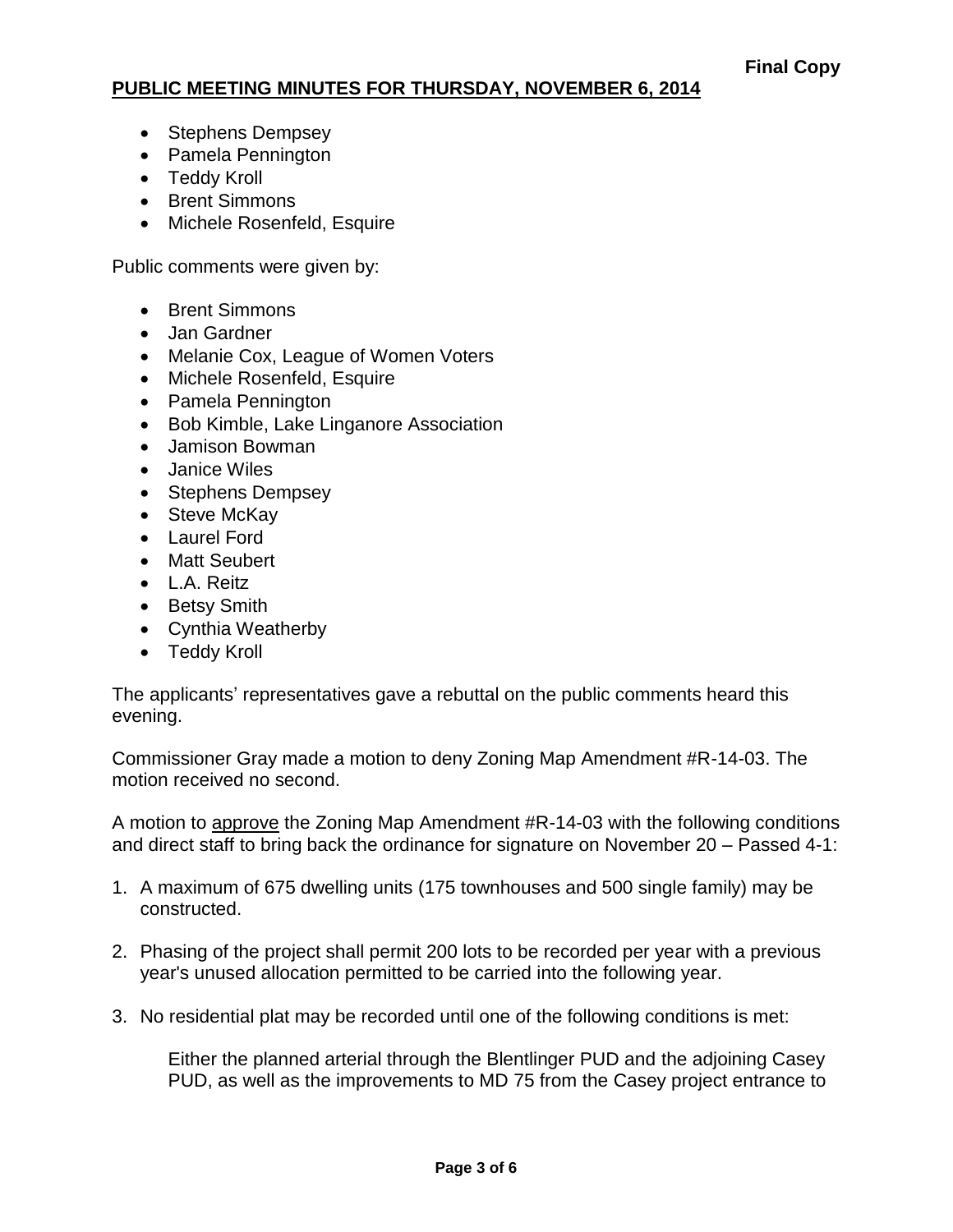just north of the MD 75/MD 144 intersection is guaranteed or the planned New Market Parkway, as well as the improvements to MD 75 from the bypass to just north of the MD 75/MD 144 intersection is guaranteed.

- 4. The developer shall design the project in conformance with the approved Community Design Guidelines and Development Principles Manual.
- 5. The developer shall dedicate and convey to the County a 24.5+/- acre middle school site to the Board of Education (BOE), in fee simple, upon:
	- a. the recordation of the subdivision plat for the 100th lot in the project or within two years of the recordation of the subdivision plat for the first lot in the project, whichever occurs first; and
	- b. The BOE's acceptance of the conveyance of land for the public school site. The applicant and the BOE shall enter into a memorandum of understanding, which shall set forth the rights and responsibilities of the parties in connection with development of the school site, prior to final, unconditional approval of the Phase II (Execution) Plan for the portion of the project that contains the school site.
	- c. Provide two neighborhood parks of at least 20,000 square feet each to be centrally located with one in the northern land bay and the other in the central land bay.
	- d. Provide a diversity of single family lot sizes.
	- e. The first building permit is not to be issued for five years (January 1, 2020).

| <b>COMMISSIONERS</b> | <b>MOTION</b> | <b>SECOND</b> | <b>YES</b> | <b>NO</b> | <b>ABSTAIN</b> | <b>NOT PRESENT</b> |
|----------------------|---------------|---------------|------------|-----------|----------------|--------------------|
| Young                |               |               |            |           |                |                    |
| <b>Smith</b>         |               |               |            |           |                |                    |
| <b>Shreve</b>        |               |               |            |           |                |                    |
| Grav                 |               |               |            |           |                |                    |
| <b>Delauter</b>      |               | Λ             |            |           |                |                    |

#### **To Consider the Blentlinger Property Development Rights and Responsibilities Agreement (DRRA #14-05) in Accordance with Chapter 1-25 of the Frederick County Code – Jim Gugel, Community Development Division and Kathy Mitchell, Office of the County Attorney**

A public hearing was held, as duly advertised, on the Blentlinger Property Development Rights and Responsibilities Agreement (DRRA #14-05).

Commissioner Young swore in all who would give testimony.

Ms. Mitchell and Mr. Gugel presented the staff report and indicated that staff reviewed the documentation submitted by the applicant and determined that all of the required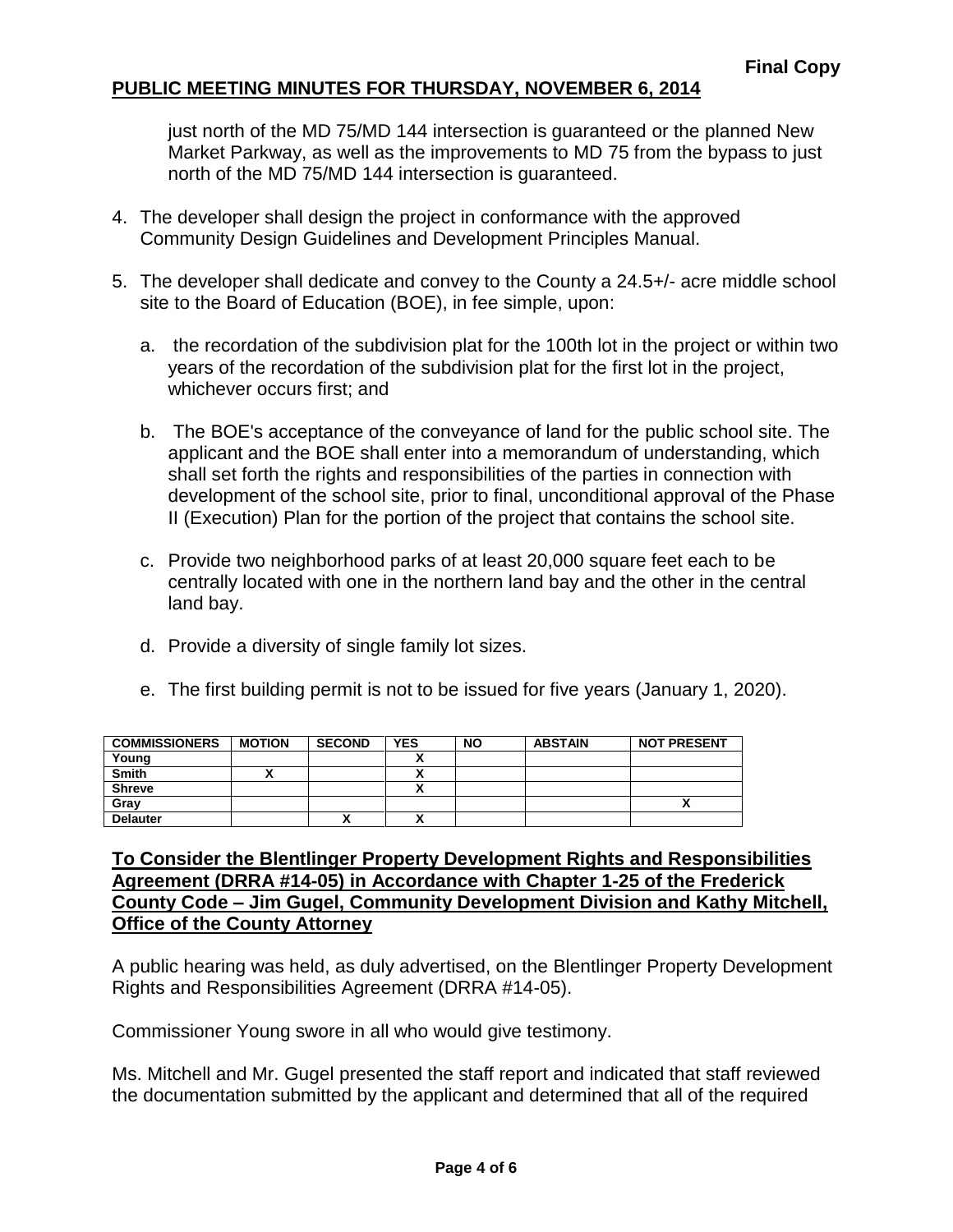submittal material was received in accordance with § 1-25-03 and § 1-25-04 of the Frederick County Code, including the required contents of the DRRA. It was noted the DRRA does not have an Adequate Public Facilities Ordinance (APFO) component. It is, however, under review concurrent with a rezoning request for PUD zoning.

Mr. Gugel reported that the Frederick County Planning Commission reviewed the draft DRRA and voted to find it to be consistent with the Frederick County Comprehensive Plan.

The following citizens cross-examined the staff:

- Michele Rosenfeld, Esquire
- Steve McKay
- Melanie Cox, League of Women Voters
- Betsy Smith

The applicants**,** Lillian Blentlinger, LLC & William Blentlinger, LLC, were represented by Mr. Noel Manalo, Esquire, Miles and Stockbridge; Mr. Donovan Corum, Bowman Consulting.

The following citizens cross-examined the applicants:

- Michele Rosenfeld, Esquire
- Steve McKay

Public comments were received from:

- Michele Rosenfeld, Esquire
- Steve McKay
- Melanie Cox, League of Women Voters
- Betsy Smith

A five minute rebuttal was provided by Mr. Manalo on the public comments heard this evening.

*Motion to approve the Blentlinger Property DRRA #14-05 with the following change to Article III, Community Facilities and Infrastructure Improvements, Section 3.4 Schools, C. School Site Dedication – delete the word "conditional" and in its place add the word "unconditional," and direct staff to bring back to the Board at a later date the final draft of the DRRA for signature after signing the ordinance for the Blentlinger Property Zoning Map Amendment #R-14-03 – Passed 4-1.*

| <b>COMMISSIONERS</b> | <b>MOTION</b> | <b>SECOND</b> | <b>YES</b>   | <b>NO</b> | <b>ABSTAIN</b> | <b>NOT PRESENT</b> |
|----------------------|---------------|---------------|--------------|-----------|----------------|--------------------|
| Young                |               |               |              |           |                |                    |
| <b>Smith</b>         |               |               |              |           |                |                    |
| <b>Shreve</b>        |               | ↗             |              |           |                |                    |
| Gray                 |               |               |              |           |                | $\mathbf{v}$       |
| <b>Delauter</b>      |               |               | $\mathbf{v}$ |           |                |                    |